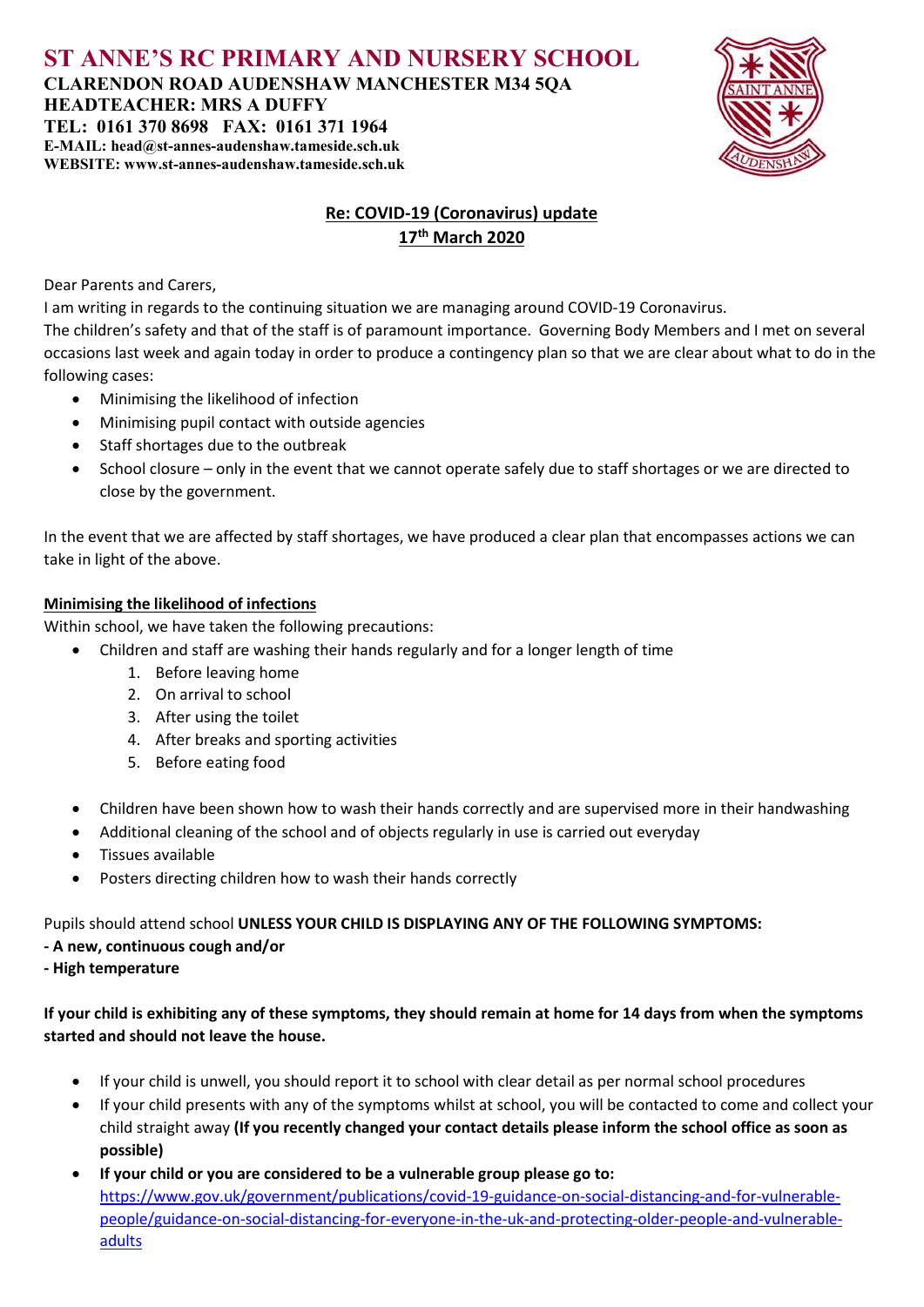# The advice from the government is changing daily so please keep up-to-date with the governments' advice. You can do this by:

https://www.gov.uk/government/topical-events/coronavirus-covid-19-uk-government-response News updates from providers such as BBC, ITV, Sky and channel 4.

## Minimising pupil contact with outside agencies:

A number of the external providers we work with have already contacted us to say that they are withdrawing their staff from schools at this time until further notice.

- Visitors in to school have been cancelled
- No face to face parent meetings
- Any external providers of school clubs have been cancelled until further notice
- Swimming lessons will not go ahead until further notice
- Inter-school competitions will not go ahead
- Staff will not be going out on courses or training

### Staff shortages due to the outbreak

 A comprehensive plan is in place outlining pupil to staff ratios that will enable us to keep school open if we have significant staff absence.

Currently we are fully open with all classes operating normally. However, this situation could change on a day to day basis. Breakfast Club and After School Care also remain open for the time being but are also susceptible to daily changes if impacted by staff shortages.

#### Possible school closure/partial closure

- Currently this would only be for two reasons: in the event that we cannot operate safely due to staff shortages or we are directed to close by the government.
- Staff shortages may mean that we will be partially open. This means that we may need to close certain classes, but we will inform you of this as soon as we are able to do so.

# You will of course be concerned about the children's education if the school is closed. We have taken the following actions so far:

- We have created home learning links on each class page on our website.
- Click on the 'Learning' tab, your child's class page, curriculum and you will see 'Home Learning Login'. Teachers are spending time after school today to upload activities for children who are unable to attend school.

-Your child can download work and upload to the 'completed' folder once the work has been done.

-Please save your child's uploaded work with your child's initials and the date it is uploaded.

- If you prefer, this work can be printed and done by hand, then marked by an adult in your household.

- We have subscriptions to My Maths, Purple Mash and Times Table Rock Stars which provides children with educational activities online.
- Reading, reading, reading! This is the best way to ensure your child/ children stay on track. Exposure to lots of different types of texts will help them develop their vocabulary.
- Be creative: drawing, painting, opportunities to roleplay and perform.
- Keep active if possible.

#### We would be grateful if you can let the office/ class teacher know the following within the next 24 hours: